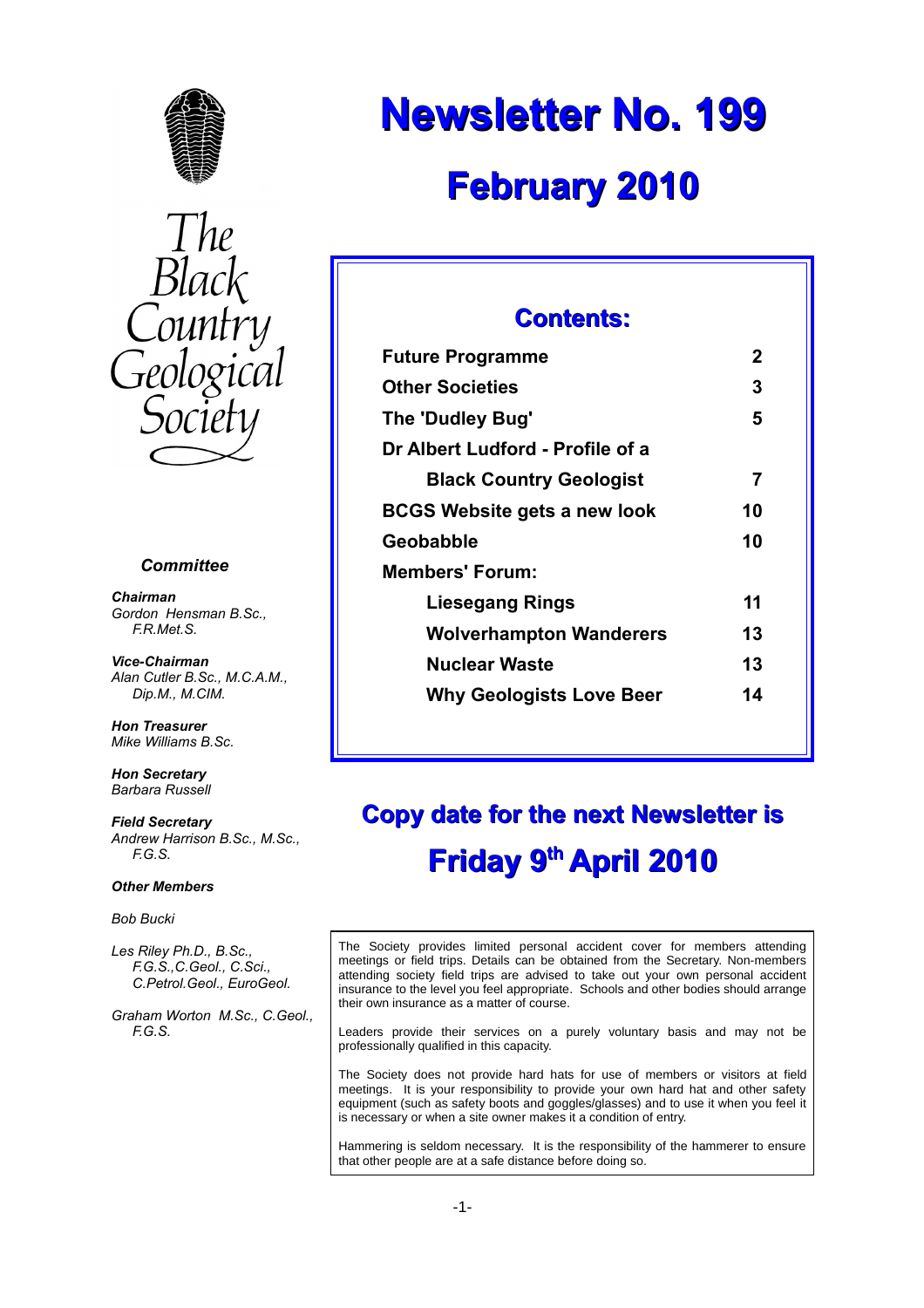## **Future Programme**

### **Lecture meetings are held at Dudley Museum & Art Gallery, St James's Road, Dudley, DY1 1HU. Tel. 01384 815575. 7.30 for 8 o'clock start unless stated otherwise.**

**Those wishing to attend field meetings please contact our Field Secretary, Andy Harrison, mobile: 0797 333 0706 or email: [andrew\\_harrison@urscorp.com](mailto:andrew_harrison@urscorp.com)**

**Monday 22nd February** *(Indoor meeting)* **'Keep the Home Fires Burning. The career of an Opencast Coal Geologist'. Speaker: John Bennet.** Opencast mining is the cheapest method of getting coal, but can be environmentally disastrous. Deep mining of coal is very dangerous. This lecture challenges us to weigh up the positive and negative aspects of this industry, which provided the energy to put the Black Country on the map as the cradle of the Industrial Revolution.

**Sunday 21st March** *(Field meeting)* **N.B. changed date. Visit to Compton, Wolverhampton. Led by Graham Worton.** Meet at 11.00am. (location tbc.) To look at local Permo/Triassic features and glacial erratics.

**Saturday 27th March** *(Field meeting)* **Visit to Lilleshall Village, Shropshire. Led by David C. Smith of the Shropshire Geological Society.** Meet at 11.00am at the main entrance to Lilleshall Church (on the east side of the church). To look at the Pre-Cambrian and Cambrian of the area, and Carboniferous deposits from the North Shropshire shelf. Bring a packed lunch. There is a possibility of a pub lunch.

**Monday 29th March** *(Indoor meeting)* **Brymbo and the Clwydian Range Area of Outstanding Natural Beauty. Speaker: Dr. Jacqui Malpass.** Jacqui has spoken to us before, and many members have been to see the remarkable Carboniferous fossil site at Brymbo. She will tell us of the progress made to protect and preserve this important place.

**Saturday 24th April** *(Field Meeting)* **Visit to the Cotswolds to view the Jurassic. Led by Dave Owen of the Gloucestershire Geological Trust.** Meet at 10:30am at Car Park Quarry, Cleeve Hill (SO 989 271). The trip will take in: the Aston Limestone Formation (Lwr. Inf. Oolite, Mid Jurassic); deeply incised Cotswold - post Ice-Age; the Cleeve Cloud Member (Birdlip Lst. Formationn, Lwr. Inf. Oolite), and great views (on a clear day) across the Severn Vale to the Malverns and various large scale structures. Directions: from the road between Cheltenham and Winchcombe (B4632), at the highest point turn right (if coming from Cheltenham) following the sign for the golf club. Go to the end of the lane, over cattle grid and turn left into an old quarry, now a car park. Bring a packed lunch. Shouldn't need hard hats (unless there are particularly bad golfers around that day!) Can be very exposed as this is the highest point of the Cotswolds, so be prepared for wind.

**Monday 26th April** *(Indoor meeting)* **Lapworth Museum: West Midlands Fossil and Mineral Collections. Speaker: Jon Clatworthy.** Jon will speak about the contribution of these collections to the developing science of geology in the 18th, 19th and early 20th century.

**Saturday 19th June** *(Field meeting)* **Buxton Volcanics. Led by Chris Arkwright.** *(Full details to follow in the April Newsletter).*

*Andy Harrison, Gordon Hensman*

### **Conservation work at the Wren's Nest**

The Wren's Nest wardens are seeking volunteers to help with maintenance work from August – October. If interested, please contact Andy Harrison and state likely availability (weekdays and/or weekends), mob: 0797 333 0706 or email: [andrew\\_harrison@urscorp.com](mailto:andrew_harrison@urscorp.com)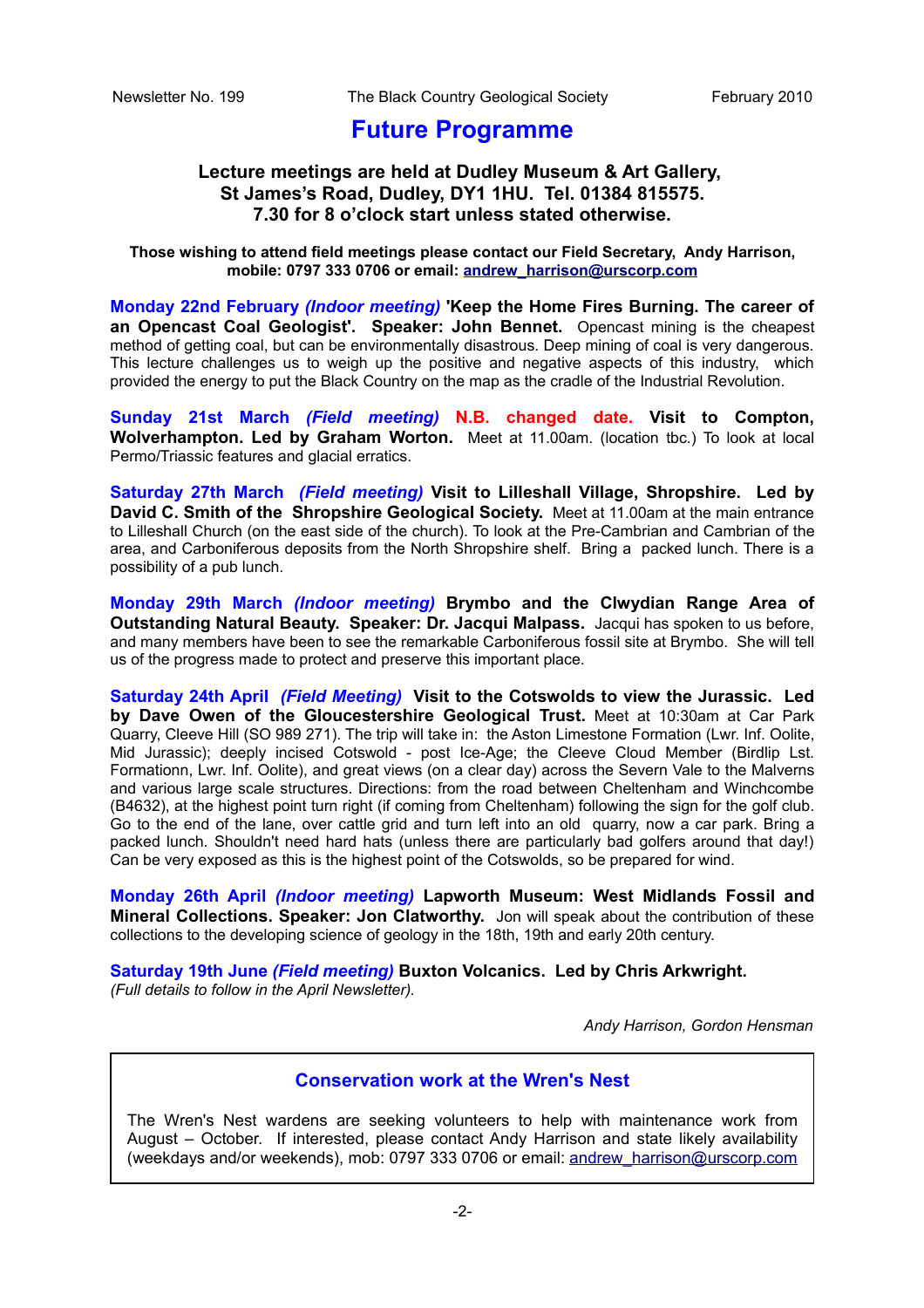## **Other Societies**

### **Shropshire Geological Society**

#### **Wednesday 10 February: How stalagmites reveal Quaternary climatic history (guest speaker: Dr Ian Fairchild)**

#### **Wednesday 10 March: British earthquakes (guest speaker: Dr Ian Stimpson)**

**Saturday 27 March (morning Rockhop meeting, commencing 10.00 am): Clee Hill, to be led by Michael Rosenbaum.** Walking (one mile); some rough ground; local cafés if lunch required (Tel. 01743 850 773 or mobile 07986 558 683 for reservation and meeting instructions)

**Saturday 17 April (morning Rockhop meeting, commencing 10.00 am): Secret Stones (Craven Arms), to be led by Michael Rosenbaum.** Easy walking (half a mile); café lunch available if required (Tel. 01743 850 773 or mobile 07986 558 683 to reserve a place and obtain joining instructions)

All lectures are held in the Shire Hall, Shrewsbury, 7.30pm. A nominal charge is levied for non-members. Please note: the Rockhops are primarily intended for beginners. Arrive 15 minutes before the start of field trips for admin. Further information at: [www.shropshiregeology.org.uk/](http://www.shropshiregeology.org.uk/)

#### **North Staffordshire Group of the Geologists' Association**

**Thursday 18th February at 7.30pm. Speaker: Professor Andrew Willmott (Proudman Oceanographic Laboratory) 'Sea Level Science; Global and Local Relevance.'** I will discuss what causes sea level to change, where the greatest uncertainties lie in predicting sea level variability on global and regional scales to the end of this century, then focus on some of the challenges faced by the UK.

**Thursday 4th March at 7.00pm. AGM and Chairman's Address: Dr Ian Stimpson (University of Keele) 'Staffordshire Stone'.** As part of the national Strategic Stone Study for Natural England, a database of Staffordshire building stones has been compiled together with the characteristic native buildings built from these stones and the ancient quarries that they came from.

**Saturday 17th April. Field Day: Ecton Hills and the Ecton Hills Field Studies Association. Leader: Peter Kennett and Peter Lane.** Meet at 10:00 am at the lay-by below the centre (Grid Ref. SK 097583 – O.S.1:50,000 Sheet 119) The outing will cost £10.00 per head as an entry fee only (no field fee is applicable). Further details nearer to the date but will include: folding at Apes Tor; underground visit (but not the deeper section); surface tour, and a mineral search amongst waste tips. Finish: around 16:00. See website for details: [\(http://www.ectonhillfsa.org.uk\)](http://www.ectonhillfsa.org.uk/).

**Saturday & Sunday May 15-16. Field Weekend: North Wales. Leader: Richard Waller.** This weekend field excursion will explore the impact of past glacial activity on the spectacular landscapes of North Wales.

All lectures are held in the School of Earth Sciences and Geography, William Smith Building at Keele University unless otherwise stated. Further information at: [www.esci.keele.ac.uk/nsgga/](http://www.esci.keele.ac.uk/nsgga/)

#### **Birmingham and Midland Institute**

**Monday March 1st at 1.00pm: J.J. SHAW.** The Institute's Seismologist Dr J.P. Lester discusses the innovative work of J.J. Shaw (a Midlands pioneer of Seismology). The Birmingham and Midland Institute, Margaret Street, Birmingham, B3 3BS. Admission £1.00.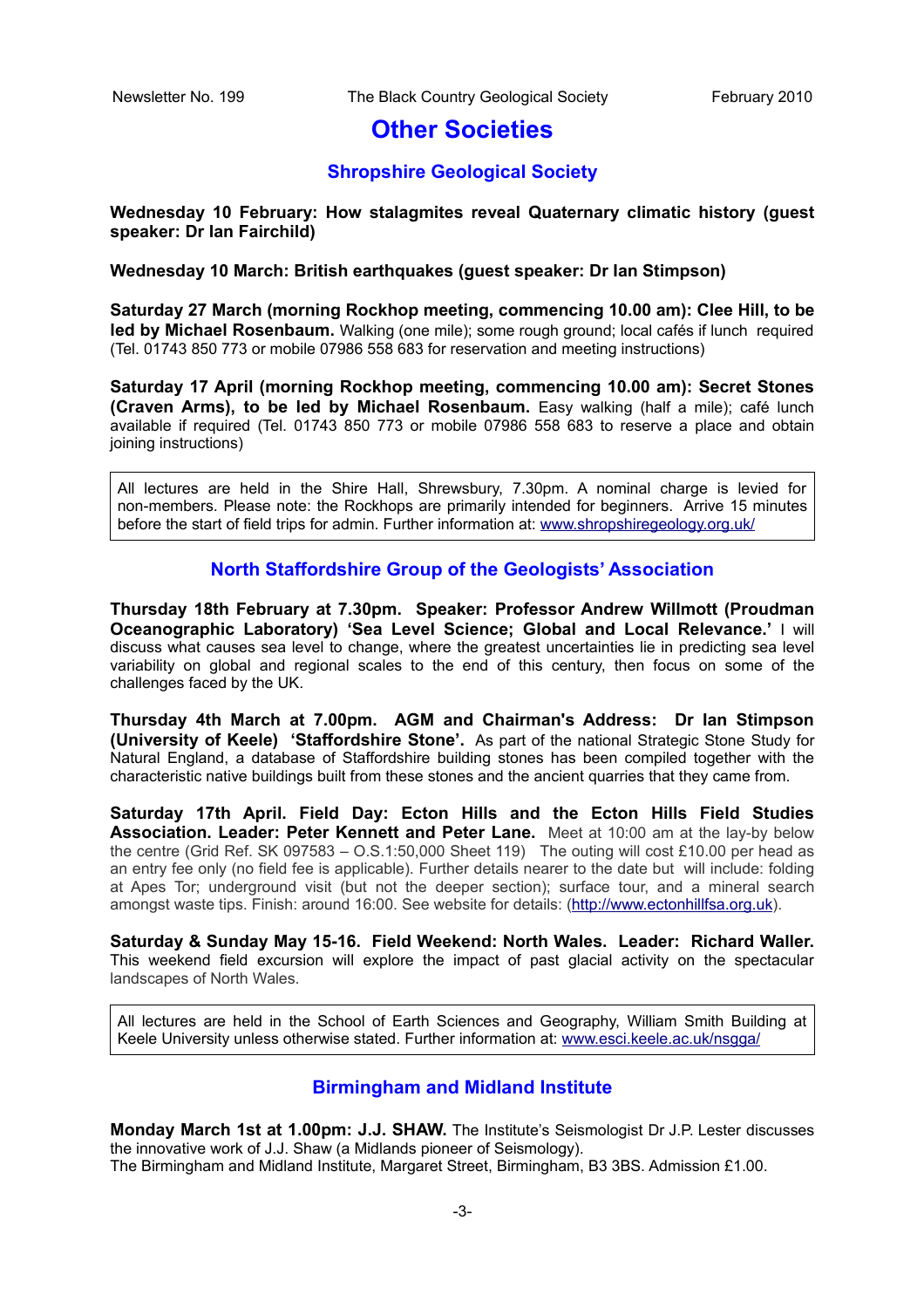#### **Lapworth Lectures**

**Monday 15th February: Dr C. Nicholas, Trinity College Dublin & Dominion Petroleum Ltd. The role of field geology in frontier petroleum exploration of East Africa.**

**Monday 1st March: Mr G. Earls, Director of the Geological Survey of Northern Ireland. UNDERSTANDING UNDERGROUND - what our rocks can Tellus.**

**Monday 15th March: Dr J. Pike, School of Earth & Ocean Sciences, Cardiff University. The first diatom silica oxygen isotope records from the late Quaternary Antarctic margin.**

All lectures commence at 5.00pm in the Palaeontology Lab (G21), Earth Sciences, University of Birmingham. Each lecture is followed by a wine reception in the Lapworth Museum; all are welcome! Further information at:<http://www.lapworth.bham.ac.uk/events/lectures.shtml>

## **Herdman Society Symposium**

**Saturday 20th February 9.30am – 5.00pm** (reception). **'Geoscience Frontiers'** A day of lectures at the Sherrington Lecture Theatre, Department of Earth and Ocean Sciences, University of Liverpool. £6.00 non-members and £3.00 Herdman Society Members. See poster: [http://www.liv.ac.uk/science\\_eng\\_images/earth/News/GeoscienceFrontiers-L.jpg](http://www.liv.ac.uk/science_eng_images/earth/News/GeoscienceFrontiers-L.jpg)

Further details from [helenk@liv.ac.uk](mailto:helenk@liv.ac.uk) or Mrs H. Kokelaar, Department of Earth and Ocean Sciences, University of Liverpool, 4 Brownlow Street, Liverpool L69 3GP (tel: 0151 794 5146). Tickets and full programme will be available at the door. However, pre-booking (if possible) by e-mail, phone or mail is requested to assist with catering.

## **Mid Wales Geology Club**

**17th February:** Member Tony Thorp talking on "Colour in Minerals"

**21st February:** Field trip to a quarry in Hafren Forest

**17th March:** John Mason will talk on Minerals in the Central Wales Orefield

21st March: Field trip to Ercall, Maddox and nearby quarries, exploring the Precambrian/Cambrian unconformity, etc. Member led "Introductory Day".

**20th April:** Bill Bagley - "The Wonderful World of Minerals"

**25th April:** Field trip to Cwm Cerrig Gleisiad in the Brecon Beacons, led by Duncan Hawley

Meetings are held at Plas Dolerw, Milford Road, Newtown, Montgomeryshire, SY16 2EH. 7.15 for 7.30pm. Further details: Ed. newsletter & Hon Sec: Tony Thorp: Tel. 01686 624820 and 622517 [jathorp@uku.co.uk](mailto:jathorp@uku.co.uk)

Please send material for the next Newsletter to:

[julieschroder@blueyonder.co.uk](mailto:julieschroder@blueyonder.co.uk)

**42 Billesley Lane, Moseley, Birmingham, B13 9QS.**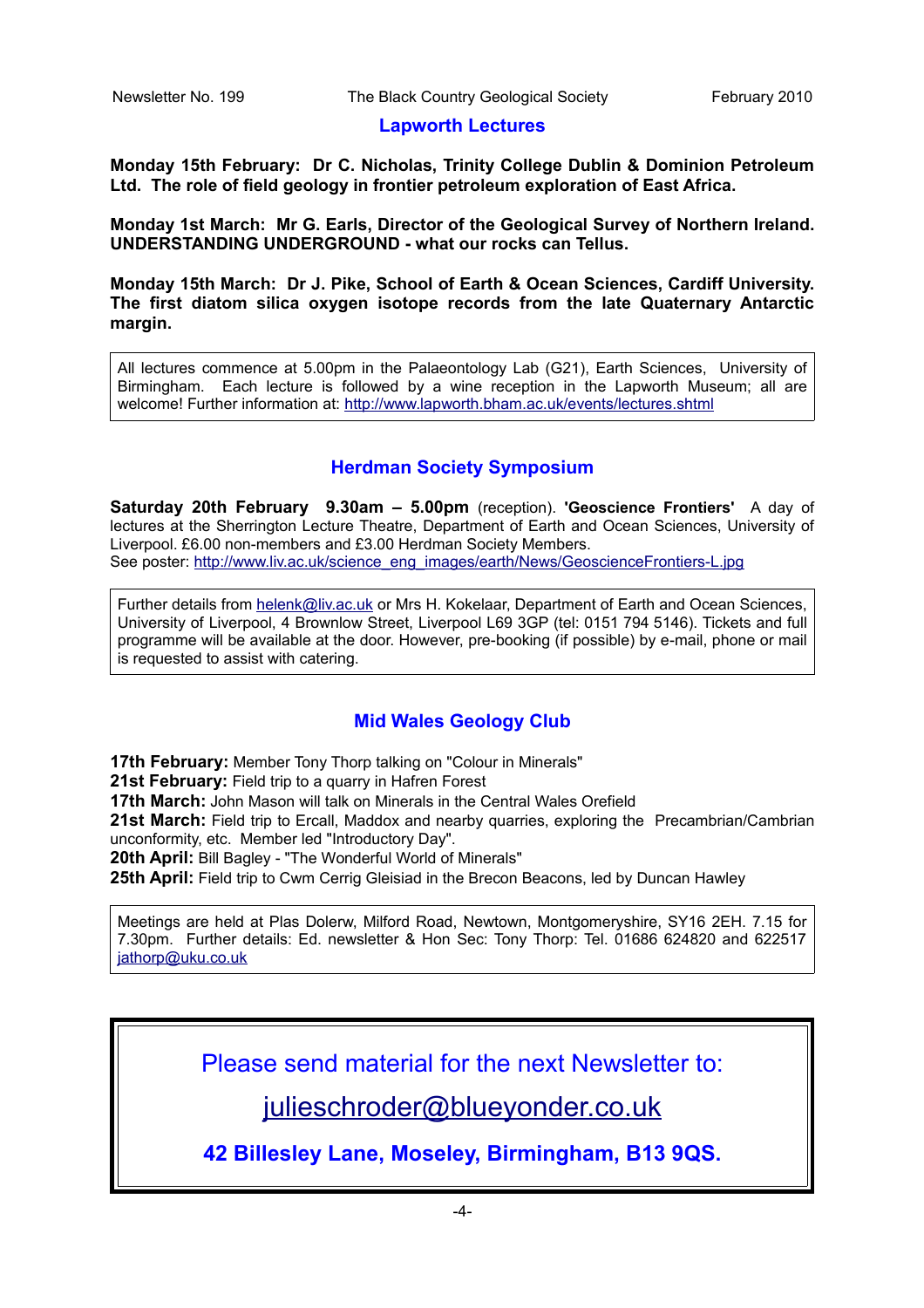# **The Dudley Bug**

## **Welcome**

#### **Hello**

We hope you enjoyed the last 'Dudley Bug,' which made for an interesting read. After the break from Geology in the last Dudley Bug, we thought we had better get back to the proper Geology. So this issue we bring you a general overview on magma chambers, viscosity and fractional crystallisation.

*Chris and Alison*

## **Magma Chambers, Viscosity and Crystallisation**

It is believed that magma chambers are formed at the core-mantle boundary, but this varies depending on the tectonic setting. Magma typically ascends within these magma chambers from between 100Km and 40Km depth. Even though the magma ascends, it doesn't always reach the surface. The movement towards the crust is due to the magma being less dense than the overlying rock; this causes it to rise until it reaches a balanced pressure (equilibrium). The speed of the magma movement depends on the viscosity of the magma. The higher the *viscosity*, the slower it will move and vice versa. The best examples to explain *viscosity* are:

- Treacle moves slowly when poured on a tilted board, so has a high viscosity
- Water moves very quickly when poured, so has a low viscosity.

The size of the magma chamber is also important in relation to the speed of the magma chamber movement.

There are three key ways in which the magma will actually move; these are *diaprism, porous flow* and *magma fracture*.

- *Diaprism* occurs when the surrounding country rock is hot and deforms through a process called solid state creep, although the more rigid the lithosphere (the solid outer 100km of the Earth, composed of the crust and the upper mantle, both of which are rigid), the harder it is for this process to occur.
- *Porous fracture* occurs when the boundaries between grains partially melt (to provide a 'crystal mush' which is neither solid nor liquid), which causes the system to interconnect. This allows the magma to move freely through the system in an upward direction. The typical rate for this process is  $10-10<sup>4</sup>$ cm per year.
- The final method, *magma fracture* is the opposite of diaprism and occurs within cooler country rock, which is usually brittle and fractured. The magma fills these fractures and can cause a process known as stoping. This is when the cooler rock forming the roof above the rising magma can break off and sink into the molten magma.

Magma chambers consist of magma which hasn't made it to the surface. We know that magma chambers exist because of the presence of seismic activity within the region of the chamber. Shallow tremors represent shallow magma chambers and deeper magma chambers have deeper seismic waves. Seismic waves are created from the movement of magma within the crust. The two main methods for tracing the movement of magma are the use of tiltmetres to measure deformation on the ground and also to monitor caldera collapse. Man-made seismic waves can also show the location of magma chambers, as S-Waves (Shear waves) cannot pass through a liquid. This creates a shadow on a seismic trace. The reason for this is because they are "sideways" waves, which are not transferred through a non-solid mass. ►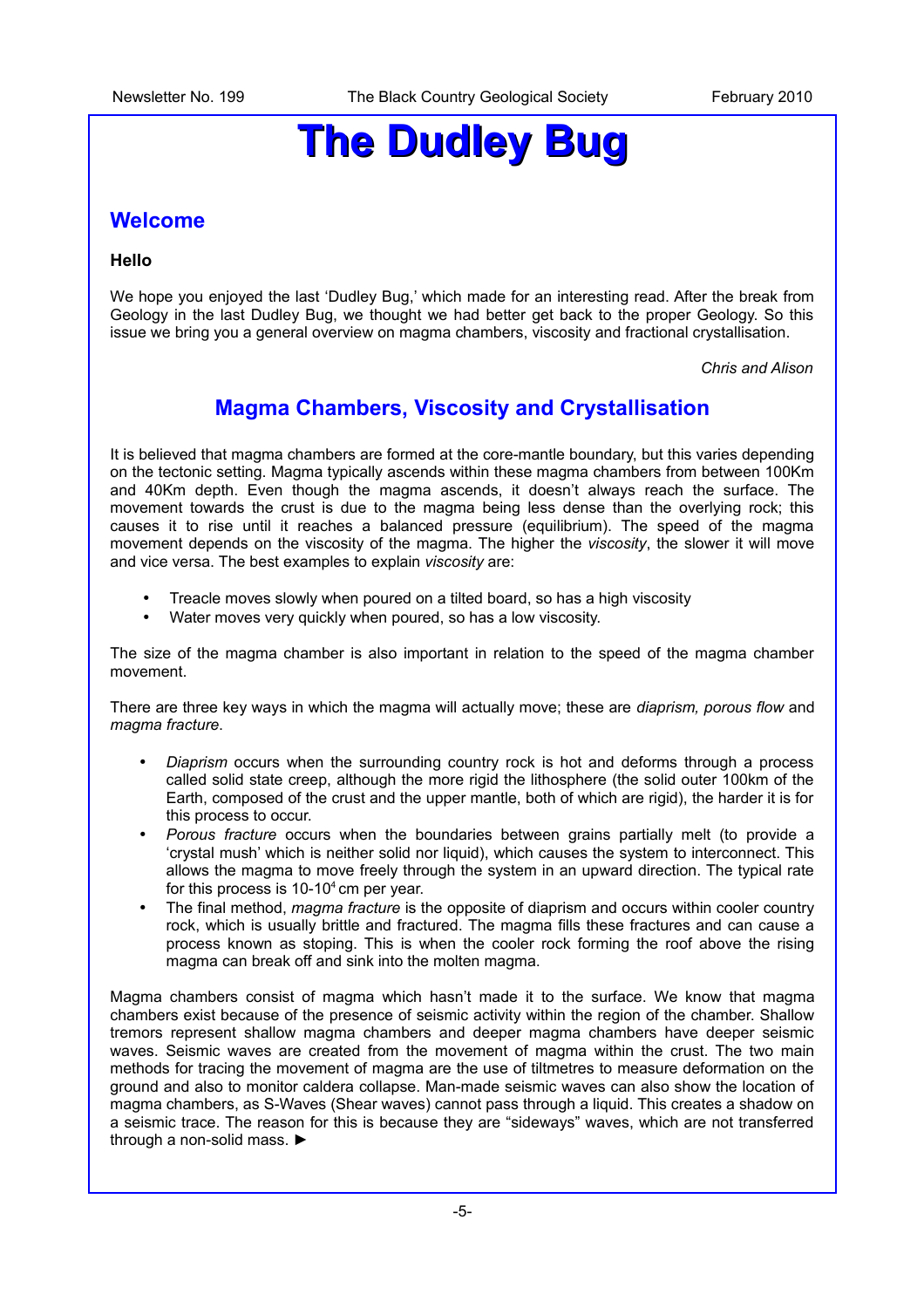The depth of magma chambers varies depending on their tectonic setting and location in relation to plate boundaries:

- At a typical mid-ocean ridge (e.g. The Mid-Atlantic Ridge) the magma chamber can be anything between 1Km and 10Km deep.
- At Intraplate (within a plate) settings such as Hawaii they are less than 7Km deep.
- At an island arc they can be as deep as 30Km.
- At a continental margin they generally range from 30-90Km in depth, however, the 'Andes thick crust', magma chamber is at a depth of 100Km.

Over time magma chambers cool and eventually solidify, although this process can take tens of thousands to hundreds of thousands of years to complete. *Fractional crystallisation* is the key process in the solidifying of a magma chamber. The different minerals in solution within the magma solidify at different temperatures, therefore they solidify at different intervals. As different minerals fractionate (solidify) out of the magma, it leaves the surviving magma with a different composition to the original magma. The best example of this is the removal of olivine from the magma; this leaves a magma which is poorer in MgO, the same in FeO and richer in  $SiO_2$ ,  $Al_2O_3$ , CaO, Na<sub>2</sub>O and K<sub>2</sub>O. Olivine is one of the first minerals to cool and crystallise. Within the magma chamber, the denser minerals sink to the bottom of the magma chamber and build up in layers.

The minerals always fractionate in a particular order, this is known as Bowen's reaction series. A summary diagram is shown below to illustrate the order in which they cool.



*Bowen's reaction series*

To summarise, magma chambers move at different rates. This is due to various factors which control both the magma type (e.g. viscosity) as well as the state of the surrounding country rock. As the magma chamber cools, fractional crystallisation occurs. This often gives a layered appearance to magma chambers when they are exposed at the surface. Bowen's reaction series explains the specific order in which the minerals within the magma chamber cool and fractionate out of the magma. This then varies the composition of the magma as each mineral no longer reacts within the liquid. ■

#### **Next Time....**

#### **Secrets of the Iceland hotspot.**

If you have any further questions, comments, suggestions etc., please feel free to contact us on our e-mail, which is... [thedudleybug@hotmail.co.uk](mailto:thedudleybug@hotmail.co.uk)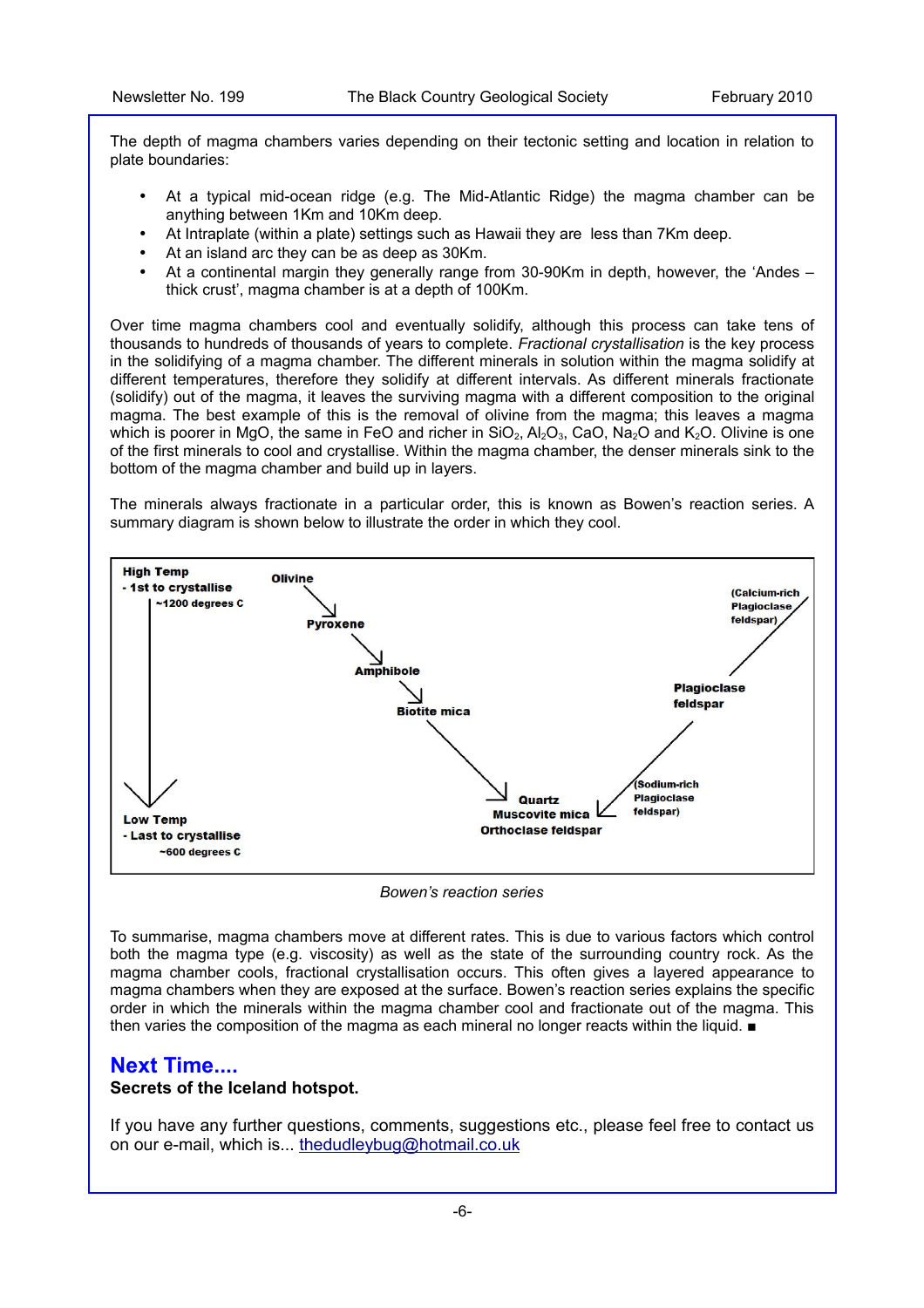## **Black Country Geologist Dr. Albert Ludford MSc PhD FGS**

#### **and a tale of two fossils:** *Pronorites ludfordi* **&** *Ludfordina pixis*

#### **Early years: from the Wren's Nest to the Weaver Hills**

Albert Ludford came to my notice via his nephew Ian, a work colleague of my husband John. A remark from Ian that a fossil had been named after his uncle led me on a quest to find out more. Correspondence with Albert enabled me to track down relevant papers, and it was a great pleasure to



meet him in person at his home in Malvern. Belying his seniority with great agility of body and mind, Albert told me his remarkable story, recalling in detail events from long ago and the minutiae of his geological research.

Born in Willenhall in 1913, Albert attended Wednesbury Boys' High School in Wood Green, Wednesbury from 1924-31. He became a geologist by accident. He wanted to study chemistry at Birmingham University, but did not have the necessary 3 science A levels; one of them was Geography, so Geology was suggested as a possible alternative. He was accepted, and in 1931 enrolled as a student in the Geology Department which then consisted of just 2 labs and the Lapworth Museum.

*Dr Albert Ludford*

The first field trip was to some gravel pits in Birmingham, but it was the second excursion which changed his life. This was a visit to Castle Hill and the Wren's Nest led by his lecturer, Fred Shotton. In a cave on the north flank of Castle Hill, Albert cracked open a rock and was thrilled to learn from Fred that it was a coral - identified as *Favosites sp.* From that moment Albert was 'hooked' on geology, and that specimen became a treasured possession, used in demonstration throughout his subsequent teaching career.

A local teacher, Andrew Barnett showed Albert the best route from the station to the Wren's Nest and he remembers approaching via Swan Village, then along an old coal trench (now a housing estate), and picking up a footpath alongside the hill to the bedding planes, which were a treasure trove for his growing collection of Silurian fossils. At nearby Hurst Hill they found two specimens of *conocardium sp. (illustrated).* They jointly presented them to the Lapworth Museum, where they are still cherished as rarities in the fossil collection. In 1934 Albert graduated from Birmingham University with an Honours Degree in Geography and Geology, and was awarded the Panton Geological Prize. *Conocardium sp. (x 2 approx.)* He gained a teaching diploma in 1935, and a teaching post at a junior *Wenlock Beds, Wood Cross, near* school in Willenhall.



*Hurst Hill. (courtesy of the Lapworth Museum)*

Albert looked wistful as he reminisced that he would have loved to do serious research at the Wren's Nest, but this was not possible as A.J. Butler was already working in this area, and later published<sup>1</sup>. However, a younger student, Wilf Cobb, was mapping the boundary between the Carboniferous and Triassic rocks of the Dovedale region and asked Albert for help. Knowing that J.E. Prentice was working on the Manifold area, and D. Parkinson on Dovedale, Albert turned his attention to the Weaver Hills in North Staffordshire, and spent his weekends there researching the stratigraphy of the Lower Carboniferous rocks from the Weaver Hills in the south, to the Hamps valley in the north. With the war looming, Albert was in some haste to submit his thesis on this work to Birmingham University in 1939, but at this stage it was rejected.

#### **The War Years and the ISTD**

Albert joined the Royal Artillery in September 1940 and was commissioned in 1943. An injury sustained in Nigeria meant 6 weeks home leave, and the opportunity to work on his thesis for resubmission. In spite of the war, there was pressure to complete this work. Prentice was working for the British Geological Survey under the direction of Wolverson Cope (later to become the first Professor of Geology at Keele University) and wanted Parkinson's and Ludford's closely related papers to be published at more or less the same time. After some intensive field work, Albert re-submitted his thesis and it was accepted, but the war was far from over. ►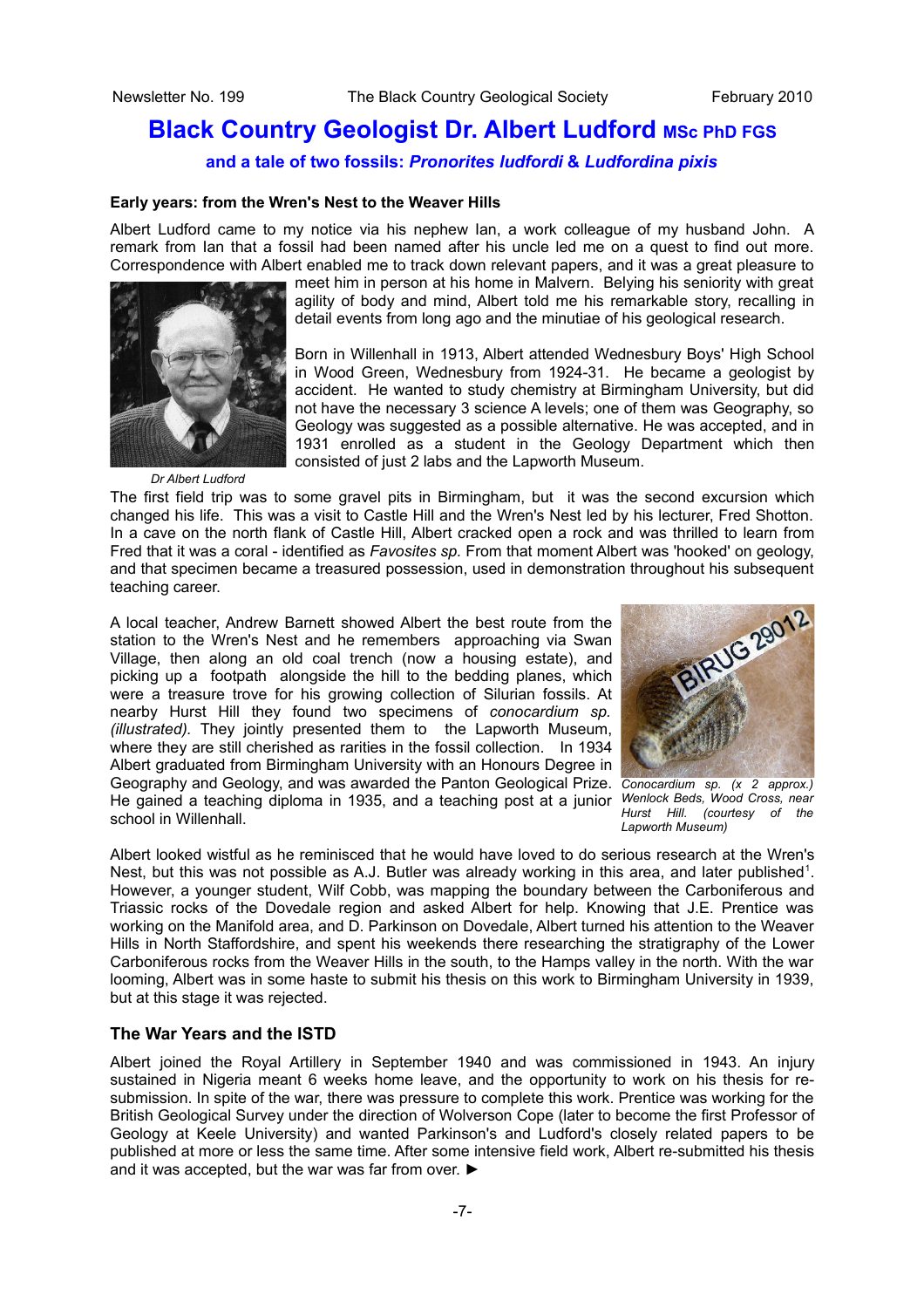Albert relates being 'sent home to shoot down doodle bugs just before D Day', but was largely dissatisfied with his lot in the RA after his injury. He had become a personal friend of Fred Shotton, and knew that Fred was the chief geologist at Montgomery's HQ. We now know, of course, that Fred Shotton was involved in the highly dangerous top secret mission to survey the Normandy beaches prior to the D-Day landings; his maps are now housed in the Lapworth Museum. Albert wrote to Fred, and this resulted in a new appointment as a geologist for the ISTD (Inter Services Topographical Department), attached to the Royal Engineers. He was, in fact, the only Royal Artillery officer employed as a geologist during the war.

Based in Oxford, one of his

Newsletter No. 199 The Black Country Geological Society February 2010



assignments was to prepare *Birmingham University Geology Department photo (courtesy of the Lapworth Museum)* coastal maps for tank landing places in the Far East. Then followed a dizzying sequence of ISTD assignments in Scandinavia, Calcutta, Singapore, Bangkok, and surveying along the Burma railway, before discharge and a return to a teaching post at Wolverhampton Grammar School, plus the unfinished business in North Staffordshire.

#### **North Staffs again, and** *Pronorites ludfordi*



*Pronorites ludfordi (x 2) holotype. (courtesy Palaeontological Assn.)*

In 1944 Albert was elected a Fellow of the Geological Society (FGS) and in 1945 he received an MSc from Birmingham for his thesis on the Carboniferous Limestone of North Staffordshire. In 1949 Parkinson's paper on Dovedale was published<sup>2</sup>, and this was followed in 1950 by those of Prentice on the Manifold area<sup>3</sup>, and Ludford on the Weaver Hills<sup>4</sup>. These papers stimulated debate, and work in this area was far from finished for Albert Ludford. He collaborated with Donald Parkinson, and one particular joint visit to the Manifold valley became particularly memorable. In a horizon bearing a rich fauna of goniatites, Albert found a specimen that neither he nor Parkinson could identify.

The collection was sent to W.S. Bisat, a leading expert on goniatites, for identification. This resulted in a paper by Bisat published in 1957, identifying 2 new species from this collection: *Goniatites warslowensis,* and *Pronorites ludfordi,* after the specimen found by Albert (*Goniatites* and *Pronorites* both

belong to the *cephalopod* family, and are closely related). The illustrations reproduced here are from Bisat's paper: *Pronorites ludfordi* sp. nov. holotype ZI 5233, plus a drawing of a characteristic suture line<sup>5</sup>. The specimens were given to the Geological Survey Museum, then based in London. They were found in the bank of Warslow Brook at the Warslow-Clayton footbridge OS ref: SK085 578.

Further work with Parkinson led to the publication of a joint paper in 1964 $<sup>6</sup>$ . This included some</sup> stratigraphy revision in the Weaver Hills area in the light of further research since Albert's earlier paper. ►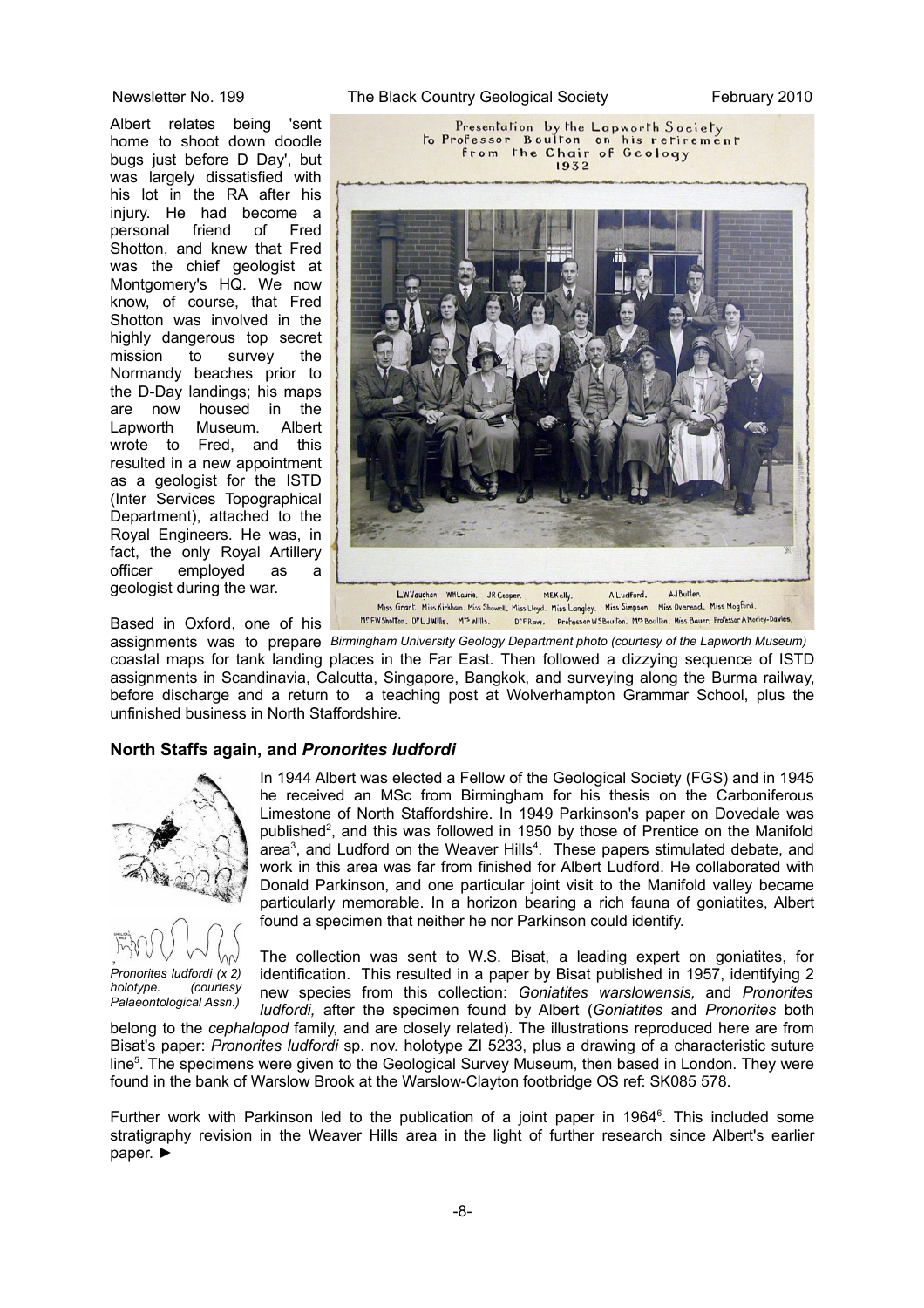#### **A long career in teaching**

Throughout this period Albert's reputation as a geology teacher was going from strength to strength. He joined the Geologists' Association at the inception of the Midlands branch in 1938, based at Birmingham University. He was actively involved for many years; he was on the committee, then Chairman, and organised or lead numerous excursions, locally and further afield to the Weaver Hills, Bridgnorth, the Cotswolds, and many more. Alongside his teaching in Wolverhampton, he was asked by Birmingham University to do some extra-mural teaching and ran A level Geology courses in Bridgnorth and at the Birmingham and Midland Institute.

In 1955 he was appointed to teach geology for the external London BSc at Luton College (later Luton Polytechnic, and now the University of Bedfordshire). He and his wife moved to Harpenden, and he held this post from 1955 until his retirement in 1976. Many of his students went on to pursue careers in geology, and have kept in touch with him from all over the world. During this time he continued with his research, and gained a PhD from London University in 1972, after which he donated to the BGS all the specimens he had collected from the Carboniferous Limestone in the Dovedale area. The remainder of his specimen collection was donated to the college. These included many fossils from the Wren's Nest along with specimens collected from abroad, particularly Norway and Siam during the war. Sadly, the collection was dispersed to unknown destinations at the demise of the geology department.

#### **Frank Kelly, the Wren's Nest, Upper Millichope and** *Ludfordina pixis*

It was clear from talking to Albert that one of his happiest geological associations was with Frank Kelly. Albert met Frank in 1943 and found that he had a draughtsman's approach to geology, drawing strike lines on maps, rather than getting his hands dirty! Albert took him to the Wren's Nest to show him how to do 'proper' geology, and together they examined a bed containing Leptaenid brachiopods. From the orientation of these specimens, Frank was puzzled about how they managed to feed, a question which Albert could not immediately answer. Further examination over a wide area revealed that 95% of the specimens were lying on the dorsal valve, and they concluded that they had lived in this position.

This 'hands on' experience fired Frank with enthusiasm for field work and for Leptaenids in particular. Apart from the Wren's Nest, Albert took him to the Wenlock area for further research and to gather more specimens. Albert remembers showing Frank that extreme weathering revealed the internal markings of some of the Leptaenids, a phenomenon not often seen in the Dudley area. This was at an exposure of the Lower Ludlow mudstones in a stream section at Upper Millichope, Shropshire.

Albert encouraged Kelly to further his research through contact with Helen Muir-Wood, Keeper of Palaeontology at the British Museum. By comparing numerous samples, Kelly found differences which led him to publish his findings on Silurian leptaenids in 1967<sup>7</sup>. In his paper he discusses known species (*Leptaena rhomboidalis* and *Leptaena depressa*), two new species (*Leptaena poulseni* and *Leptaena arberae*), and a new genus and its type species, *Ludfordina pixis*, found in the Lower Ludlow Mudstones. Upper Millichope, and named after his friend and mentor, Albert Ludford. There are three specimens in the Lapworth Museum, (BU883, 884 and 885) and the photo is of the holotype (BU883).



*Ludfordina pixis gen. et sp. nov. holotype (x4) (courtesy of the Lapworth Museum)*

*Julie Schroder*

This strand through Albert's life seems to encapsulate the driving forces behind his success: he was rigorous and painstaking in research; patient, encouraging and inspiring as a teacher. His reputation grew from his work on the Carboniferous limestone in North Staffordshire, but his inspiration lay deeply rooted in the Silurian limestone of Dudley, and this in turn fired Frank Kelly's enthusiasm for leptaenid brachiopods. Albert Ludford is proud to have his name attached to a new genus and new species from the Silurian period; *Ludfordina Pixis* stands as a fitting tribute to his long and distinguished career in geology. ■

#### **References**

**1. Butler, A J,** M.Sc. FGS, 1939. The stratigraphy of the Wenlock Limestone of Dudley. Quarterly Journal of the Geological Society, v. 95, issue 1-4; pp. 37-74. ►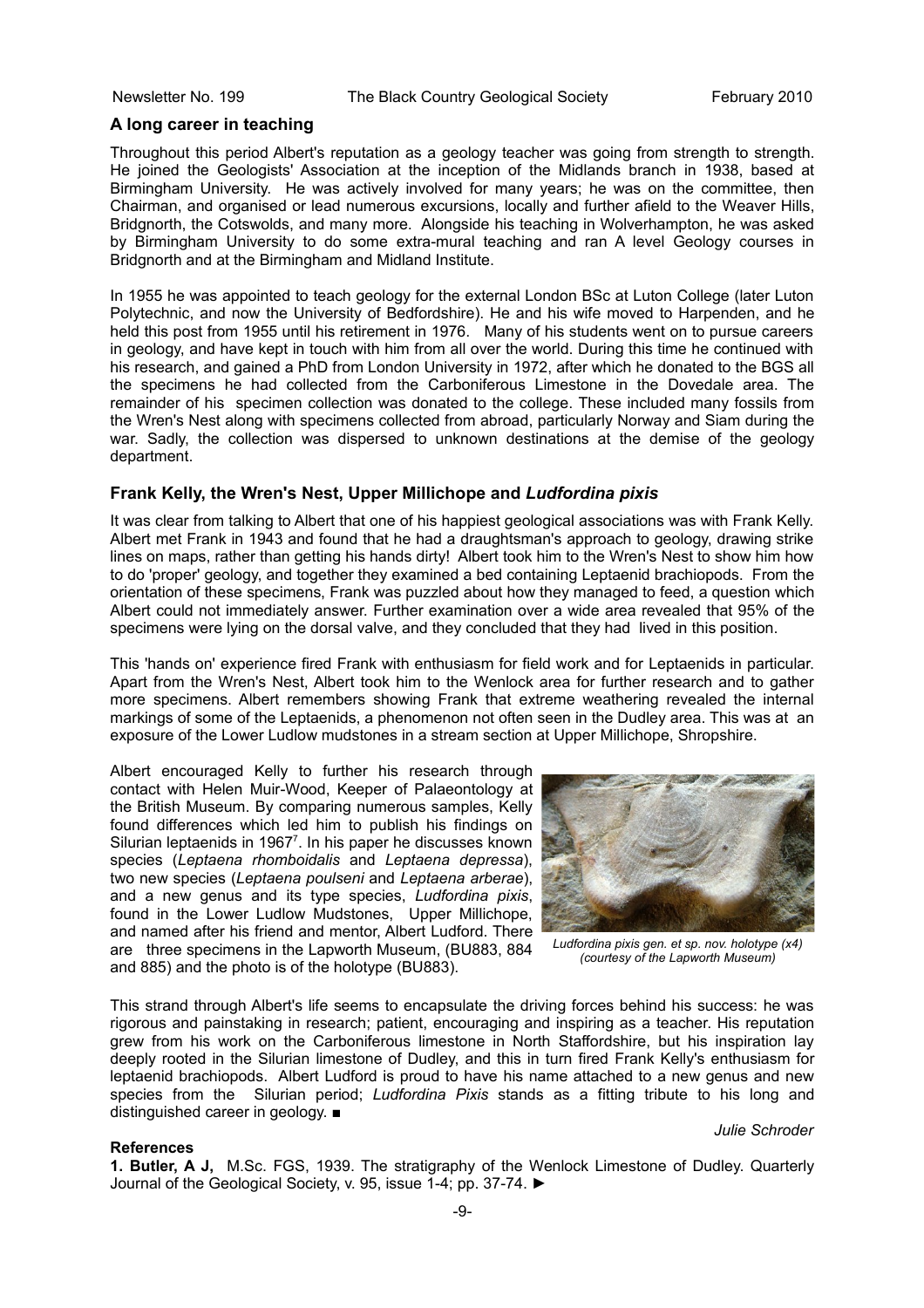**2. Parkinson, D,** D.Sc. F.Inst.P. FGS. 1949. D.Sc. F.Inst.P. FGS. The stratigraphy of the Dovedale area, Derbyshire and Staffordshire. Quarterly Journal of the Geological Society, v.105; issue 1-4; pp.265-294

**3. Prentice, J E,** Ph.D B.Sc. FGS, 1950. The Carboniferous Limestone of the Manifold Valley Region, North Staffordshire. Quarterly Journal of the Geological Society, v.106 pt. 2; pp.171-209.

**4. Ludford, A,** M.Sc. FGS, 1950. The Stratigraphy of the Carboniferous Rocks of the Weaver Hills District, North Staffordshire. Quarterly Journal of the Geological Society, v.106 pt. 2; pp. 211-230.

**5. Bisat, WS,** 1957. Upper Visean Goniatites from the Manifold Valley, North Staffordshire. Palaeontology, Vol. 1, Pt. 1, pp. 16-21.

**6. Parkinson, D. & Ludford, A,** 1964. The Carboniferous Limestone of the Blore-with-Swinscoe district, Northeast Staffordshire, with revisions to the Stratigraphy of Neighbouring Areas. Geological Journal, Volume 4, Issue 1, pp. 167-176.

**7. Kelly, F.B, 1967.** Silurian Leptaenids (Brachiopoda). Palaeontology, Vol. 10, Pt. 4, pp.590-602

#### **Acknowledgements**

Thanks to Jon Clatworthy, curator, Lapworth Museum Birmingham for his assistance and for permitting access to specimens and archive material. Thanks also to Albert Ludford for telling his story, proof reading, and giving technical advice. ■

## **BCGS Website - Gets a new look and feel**

The BCGS website has recently been given a face lift. The BCGS website is our Geological Society's shop window in the 'Digital World'. It advertises our existence and what we stand for.

The BCGS joined 'The Information Superhighway' on 13th March 1996 (Ref: BCGS Newsletter 116, page 8) when Amir Kanwar built and launched the first site. Another refresh occurred in 2002 when David Miller restructured the site and added dropdown menus. Since that time the computing environment has evolved, whereby parts of the site have stopped working for people not running Microsoft Internet Explorer and some of the content has become dated. Prompted by John and Julie Schroder I have rebuilt the site, keeping as much of the original content but building a new structure that could be more easily updated.

As part of the rebuild it prompted me to ask the all important question "what is the purpose of the site?" Being clear on the objectives should drive the content and the design. I propose the following that the purpose of the BCGS website is:

**1. Build awareness of our Society** - who we are and our geological conservation values.

**2. Build awareness of what we do** - where we meet and where we go.

**3. Build relationships** - providing a point of contact for people seeking information or wanting to join.

**4. Online Newsletter archive** - most Web surfers are looking for **information.** We have a wealth of local geological information bound up in over 30 years of past newsletters. These should be indexed and made accessible.

Assuming you agree with these objectives, I would encourage you to think about them next time you visit [www.bcgs.info](http://www.bcgs.info/) and make suggestions on how we can further improve it. For example, if you have photographs of members taking part in Society meetings and field trips I think these would be a great addition. Please contact me with your comments and suggestions at [hickmang@bp.com.](mailto:hickmang@bp.com) ■

*Graham Hickman*

## **Geobabble**

I recently went to see the film Avatar, set in the year 2154. It has many messages of interest to geologists concerning the exploitation of resources and conservation. In it, we, that is the US Army, is attempting to conquer the planet Pandora in order to exploit (steal) the valuable deposits of the mineral unobtainium. As part of the film we are shown a specimen of this mineral (see photograph). It appears to be galena, bright metallic, lead grey with cubic cleavage. However, unobtainium is a mineral term used in areas other than science fiction. Apparently in aerospace engineering, when a metal of the highest specifications with regard to physical strength and resistance is required, and ►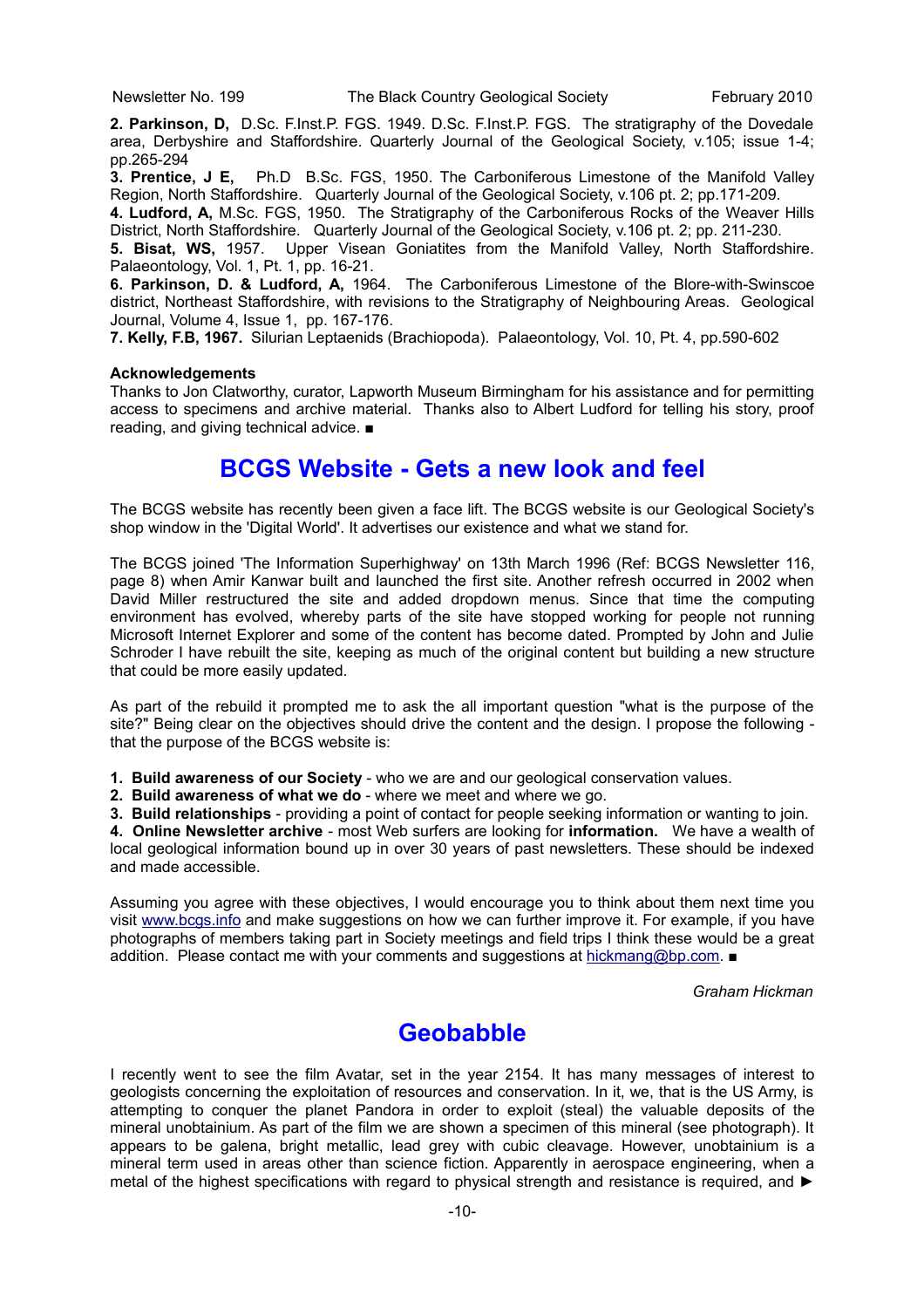Newsletter No. 199 The Black Country Geological Society February 2010



no such element exists, you require some unobtainium. It can also be used when you need a mineral that is very rare and expensive, virtually unobtainable.

Avatar was filmed on Hawaii for most of its outdoor shots, which were generally in dense vegetation so no outcrops were on view. However, there were several sequences filmed

with a background of sheer cliffs and steep gorges, and here the rock was a hard, bedded sediment, with good joints; it looked like a hard limestone or sandstone. Looking at film localities can often provide the geologist with an interesting sideline from the main action. The Bronté novels were mostly set in Yorkshire, and any film of Wuthering Heights must have scenes set on the moorland; in the recent television production, Heathcliffe and Cathy were often seen in gritstone localities where the sedimentary structures could be made out, and you can also get good shots of Carboniferous limestone scenery.

The French Lieutenant's Woman, filmed with Meryl Streep and Jeremy Irons, must be set in Lyme Regis, as the Cobb is central to the story, and the coastal rocks and fossils play an important part in the background to the plot. The languid television detective series Wycliffe is based in Cornwall and nearly always shot on location; you will often come across good pictures of coastal scenery and geology. However, for anyone who has ever carried out fieldwork in Dorset, or even just visited the Jurassic coast, Thomas Hardy paints a wonderful picture of that county, and when his works are faithfully adapted for the screen, recognisable coastal localities may be seen. Hardy used actual places, although he would change the name, so Lulworth Cove became Lulstead Cove for example, but, be careful! I once watched a television production of a Hardy novel trying to match the countryside to my experience of Dorset geology, with some success I thought. At the end I watched all the credits only to read 'shot on location entirely in the Czech Republic'. ■

*Bill Groves*

## **Members' Forum**

#### **Letters/emails**

#### **R.E. Liesegang's Rings - Origin and Formation in Rock** (Newsletters 193 p.10 & 198 p.4).

In 1896 Raphael E. Liesegang noticed what he called "The Rhythmic Precipitation of Coloured Substances in Viscous Aqueous Media". Wilhelm Ostwald (1897) found that this was particularly noticeable in a variety of "thick" media such as gelatin and silica gel, which he ascribed to the hugely diminished mobility of any dissolved molecules.

This technique of "Differential Migration", nowadays called "Chromatography", is a very powerful analytical chemical technique used for the separation and analysis of both colourless and coloured



substances. This is widely used nowadays, eg. DNA profiling, measuring drug/alcohol concentration in blood, etc. It is probably the epitome of chemical analytical techniques today, generally involving the controlled **flow** of a gas or liquid (the **mobile** phase) through a tubular column packed with an inert powder (the **stationary** phase), which has superceded gelatin.

This is exactly analogous to what happens quite naturally at the surface of the Earth if conditions are just right, ie. when intermittent pulses of ground water containing tiny amounts of dissolved, leached minerals (the **leachate**) percolate *slowly* (the **mobile** phase) through micro fissures within static, porous substrates such as earth, sandstone and even clays (the **stationary** phase). (Some may recall my impromptu "analysis" with black Quink and blotting paper at the recent AGM!)

In some of Walsall's fine-grained pavement slabs you can see the end result of iron-rich ground water percolation through the interstices of a ►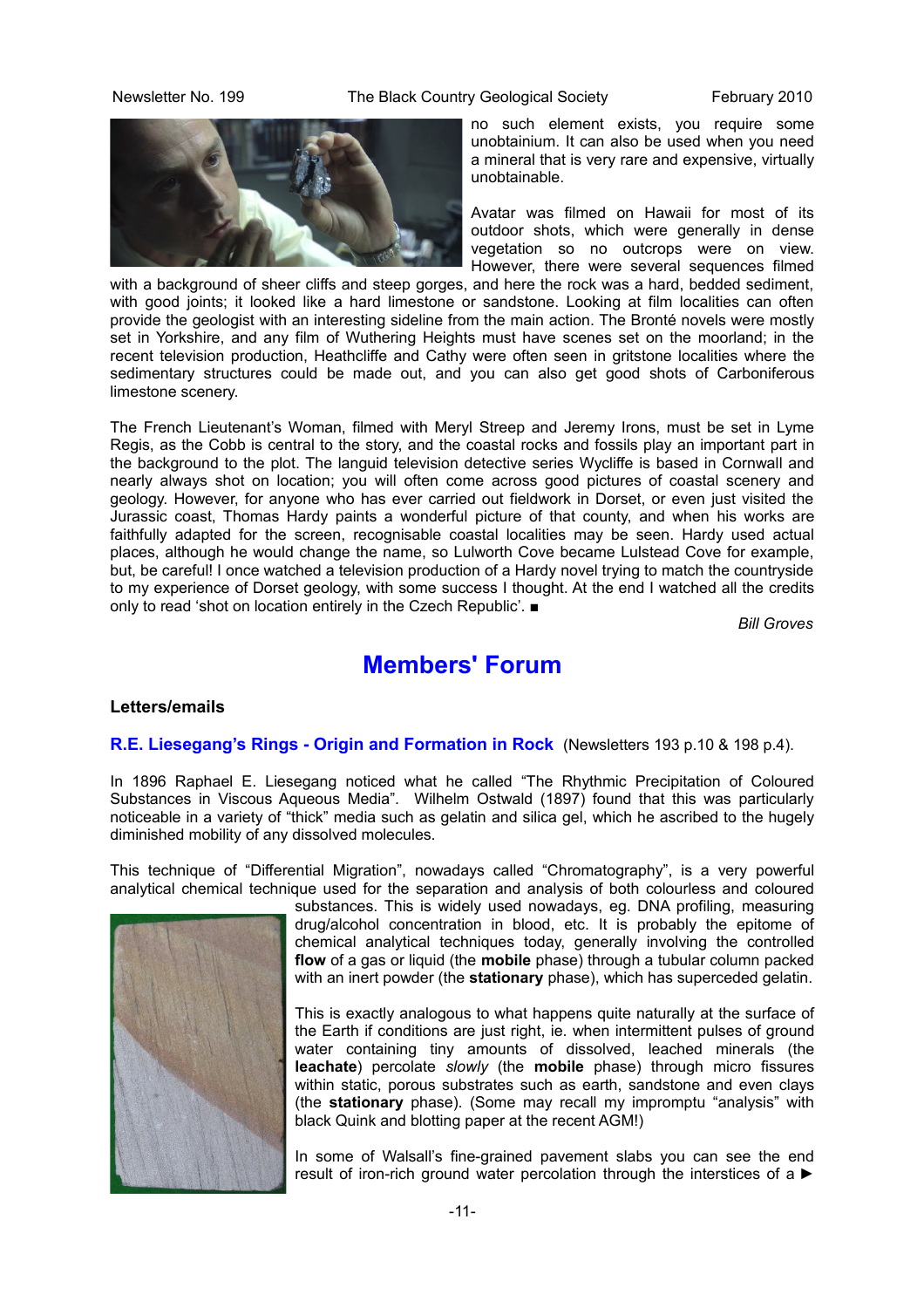#### Newsletter No. 199 The Black Country Geological Society February 2010

fine-grained sandstone of local provenance (S.Staffs.). In these cases the bands of brown, rusty staining are due to hydrated iron (III) or  $Fe<sup>43</sup>$  most likely derived from the weathering of distant, igneous or metamorphic, darker rocks which contain ferrous iron,  $Fe(II)$  or  $Fe^{+2}$ . This is the stable form of iron at red-hot temperatures >1500K as found in pyroxene, olivine etc., the so-called basic rocks. Coexisting alongside were the usually paler silica-rich "acidic components" such as feldspars (eq. plagioclase), a source of sand  $(SiO<sub>2</sub>)$ .

These erstwhile high temperature erupted igneous rocks were decomposed very slowly at the surface by weathering. This was typically under new colder atmospheric surface conditions in the presence of slowly percolating ground water/steam containing dissolved oxygen and acidic  $CO<sub>2</sub>$  (ag). The surface degradation products accumulated slowly but were now well separated from each other by hundreds of kilometres. These products were typically: white crystalline silica ( $SiO<sub>2</sub>$ , acidic) from the precursor silicates, and the red-brown, amorphous "rust" (basic ferric, or iron (III) oxide hydrate,  $Fe<sub>2</sub>O<sub>3</sub>$ .xH<sub>2</sub>O) from the darker pyroxenes.

These percolating iron and mineral-rich (chalybeate) waters were, in years gone by, reputed to have remarkable curative and therapeutic properties to such an extent that new 'Spa' towns had developed around natural springs. Spa is such a town in Belgium. Can you think of a few British ones?

#### So where do the Liesegang Rings come from?

During transportation Fe<sup>+2</sup>(aq) is slowly oxidised by air to rust-brown Fe<sup>+3</sup>(aq), most of whose salts happen to be less soluble in water. These tend to hydrolyse to form, initially, a cloudy brownish colloidal suspension which is carried along by percolating ground water. These brown electrically charged colloidal particles collide and clump together progressively as growing aggregations of say 10, 20…or 50+ multiple units. They are still being continuously, but less effectively, buffeted by the ubiquitous water molecules until eventually they settle and become attached (bigger, sluggish, units first) to jagged micro-surfaces within the fine cracks in the new host rock, such as a sandstone.

Remember, the flowing smaller water molecules are still buffeting the settled polymeric units and at the same time continuously bringing up fresh colloidal material (over many thousands of years) until the original micro fissure eventually blocks up. New fissures are opening up all the time and the process continues until the supply runs out, or is diverted elsewhere.

During the precipitation process within the maze of cracks and fissures there will very likely be differentiation between aggregated particles depending, inter alia, on their actual sizes and shapes as well as changes in rate of flow of the water. Some degree of sorting will take place, perhaps erratically, giving rise to crude but often easily recognisable forms of brown banding within the new host rock. These bands can be seen in the field due to, or in spite of, the varying degrees of aggregation (polymerisation) and hence mobility of the brownish, rusty  $Fe<sub>2</sub>O<sub>3</sub>$  $xH<sub>2</sub>O$  zones. They may be recognised as shades of red/brown within broad extended bands, and occasionally with luck, a few well separated, sequenced, even "circularish" brownish zones against the much paler background of the host rock.

Nature's Liesegang Rings! Even in Walsall! But why only iron? Not chromium or nickel or zinc! The underlying chemistry is quite interesting (ie a bit complicated!) Perhaps some other time if the editors are willing! ■

*Alf Cole*

*Walsall isn't the only local place with Liesegang rings. Birmingham has some too, in the paving stones of Brindley Place and around the Cathedral, where this picture was taken. (Ed)*

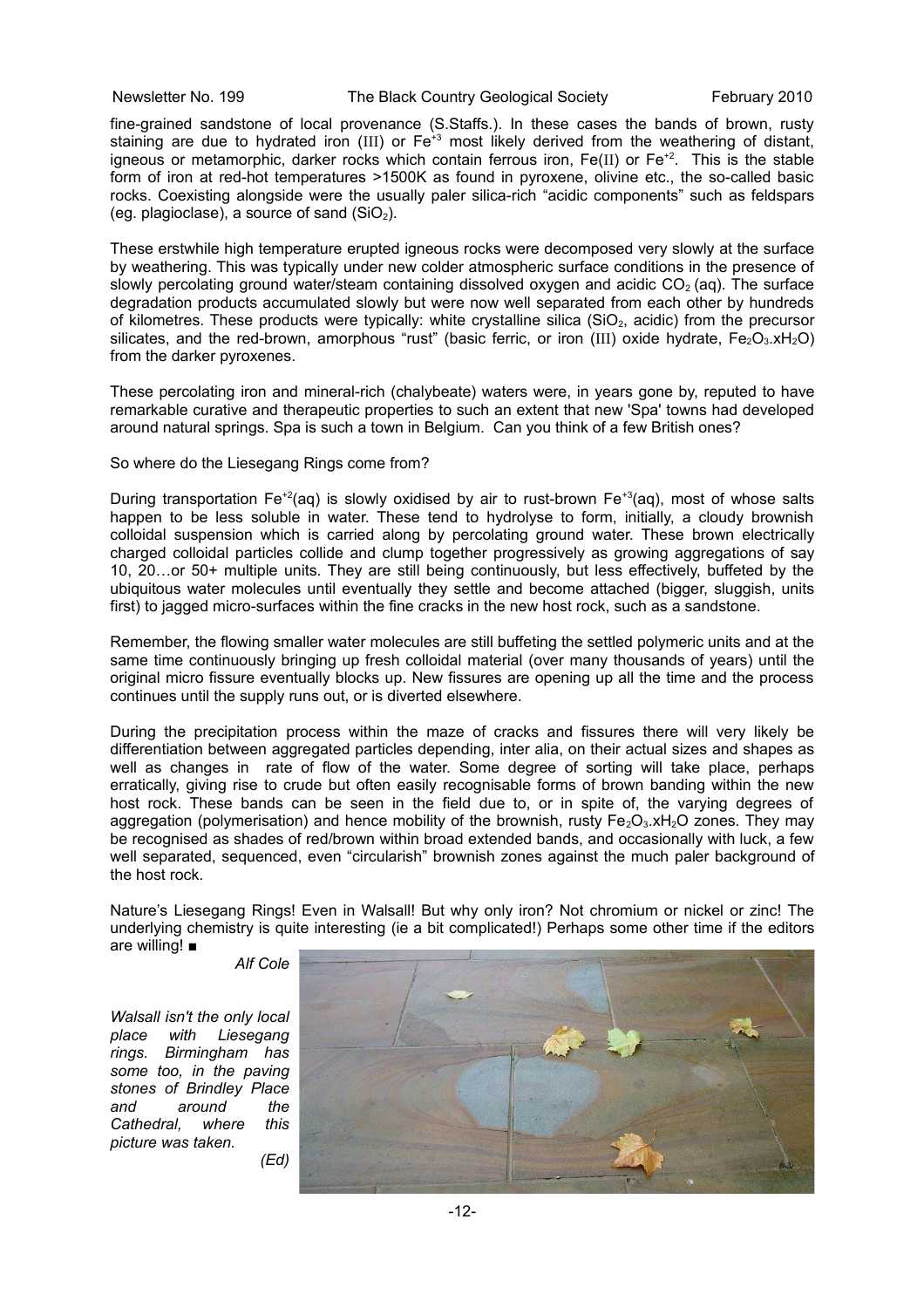**Barbara Russell, Honorary Secretary,** 11 Skidmore Avenue, Wolverhampton, WV3 7AN.  $\bar{a}$  01902 650168 [barbara-russell@blueyonder.co.uk](mailto:barbara-russell@blueyonder.co.uk)

**Julie Schroder, Newsletter Editor,** 42 Billesley Lane, Moseley, Birmingham, B13 9QS.  $\bar{a}$  0121 449 2407 [julieschroder@blueyonder.co.uk](mailto:julieschroder@blueyonder.co.uk)

#### **The Palaeontologist who played for Wolverhampton Wanderers**

As a lifelong Wolves fan I was intrigued to learn of the Emeritus Professor in Palaeontology & Biostratigraphy and Fellow of Emmanuel College Cambridge who had played for Wolverhampton Wanderers FC.

Regrettably this information came to light in the obituary of Professor Barrie Rickards published in The Times on November 21st 2009. Professor Rickards was a world expert on Graptolites and former curator of the Sedgwick Museum, who employed innovative techniques to study their relationships to living animals.

However, it was the connection with Wolverhampton Wanderers which interested me most. Professor Rickards was born in Leeds in 1938 and educated at Goole Grammar school. We can expect therefore that any trials he participated in would have taken place in the early-mid 1950's when it was well known that Wolves recruited many young players from South Yorkshire, thanks to their nursery club "Wath Wanderers". These included Ron Flowers and later Peter Knowles.

Unfortunately, despite the assistance of Graham Hughes (Club Historian and Archivist) I have been unable to identify the exact occasion and for which team Professor Rickards played (Wolves would have had a minimum of four teams at that time).

I can say that in trying to investigate this story I enjoyed a wonderful tour of Molineux, including a visit to the first team dressing room (they had lost 1-0 the day before to the "Blues"), and have contributed in some small way to the club archives, in which there now resides a copy of Professor Rickards' obituary and a specimen of Monograptus. What other Premiership club can claim that!

For more information please visit: Timesonline-obituaries; Professor Barrie Rickards Nov 21st 2009. ■

*Mike Williams*

**On Disposal of Nuclear Waste.** ('The Dudley Bug', BCGS Newsletter no 198, Dec 09, P.7)

My reply is addressed to everyone who worries about nuclear waste - which is pretty well everyone! It's very important as this is the main sticking point in any debate for or against Nuclear Power. Fortunately some progress has been made over the last few years. It's time this "waste" product with its massive amount of heat/energy is used as a fuel! I'm reminded of the peculiar comparison of when we first found oil could be used for fuel/heat generation. Originally we derived paraffin (or kerosene in America) from the oil: petrol, with its much higher energy potential was a waste product! Now it's nuclear waste, which is so bursting with radioactive energy potential, it has to be stashed somewhere until that energy, which is pretty hot of course, just fritters away, and that can take millennia. I'm sure that, properly controlled, it could be used for heating in its own right.

Fortunately some progress has been made over the last few years. There are some interesting indepth articles available in the magazine "Nuclear Future", the 2-monthly journal of the Nuclear Institute which can be looked up on their website [www.nuclearfuture.info](http://www.nuclearfuture.info/) and some of these I will list below.

There are several articles on waste vitrification in canisters or in situ. This technique is also used to immobilise other types of toxic industrial waste. There are also articles on deep geological disposal and the regulations involved. There is also the very interesting case of the ancient natural nuclear waste system that was formed some 2 billion years ago in what is now the uranium mine at Oklo, Gabon. At that time there was enough uranium to set nuclear fission reactions going which ►